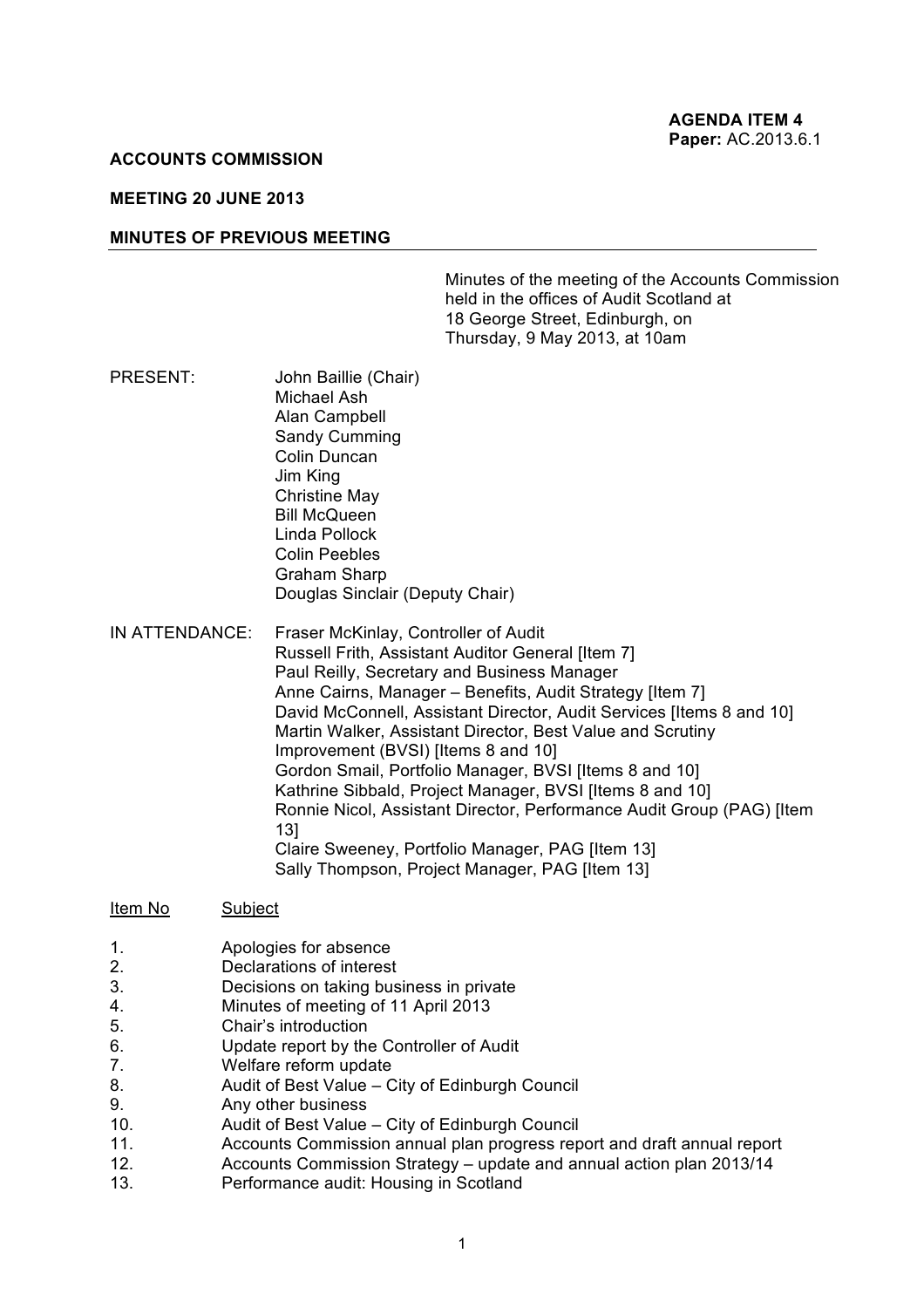# 1. Apologies for absence

There were no apologies for absence.

# 2. Declarations of interest

The following declarations of interest were made:

- Michael Ash, in items 8 and 10, as a member of the board of NHS Lothian.
- Alan Campbell, in items 8 and 10, as an adviser in 2008 to the City of Edinburgh Council.
- Christine May, in items 8 and 10, as a consultant in waste management who had undertaken business with the City of Edinburgh Council.
- Bill McQueen, in items 8 and 10, as a resident of the City of Edinburgh.
- Colin Peebles, in items 8 and 10, as a property owner and registered private landlord in the City of Edinburgh, and in item 13, as a registered private landlord.
- Linda Pollock, in items 8 and 10, as a former employee of NHS Lothian.

# 3. Decisions on taking business in private

It was agreed that items 10 to 13 should be taken in private as they contained draft reports and confidential issues.

### 4. Minutes of meeting of 11 April 2013

The minutes of the meeting of 11 April 2013 were submitted and approved.

### 5. Chair's introduction

The Chair reported that:

- On 11 April, he chaired a meeting of the Community Planning Partnerships audit steering group.
- On 18 April, he chaired a meeting of the Local Government Strategic Scrutiny Coordination Group.
- On 22 and 23 April, he joined the rest of the members of the Commission at its annual strategy seminar.
- On 24 April, he along with the Auditor General gave evidence to the Parliament's Local Government and Regeneration Committee in relation to its ongoing inquiry on public services reform.
- On 25 April, he attended a meeting of the Audit Scotland Board.
- Also on 25 April, he met with a member of the team leading the ongoing review of Audit Scotland's correspondence process
- 6. Update report by the Controller of Audit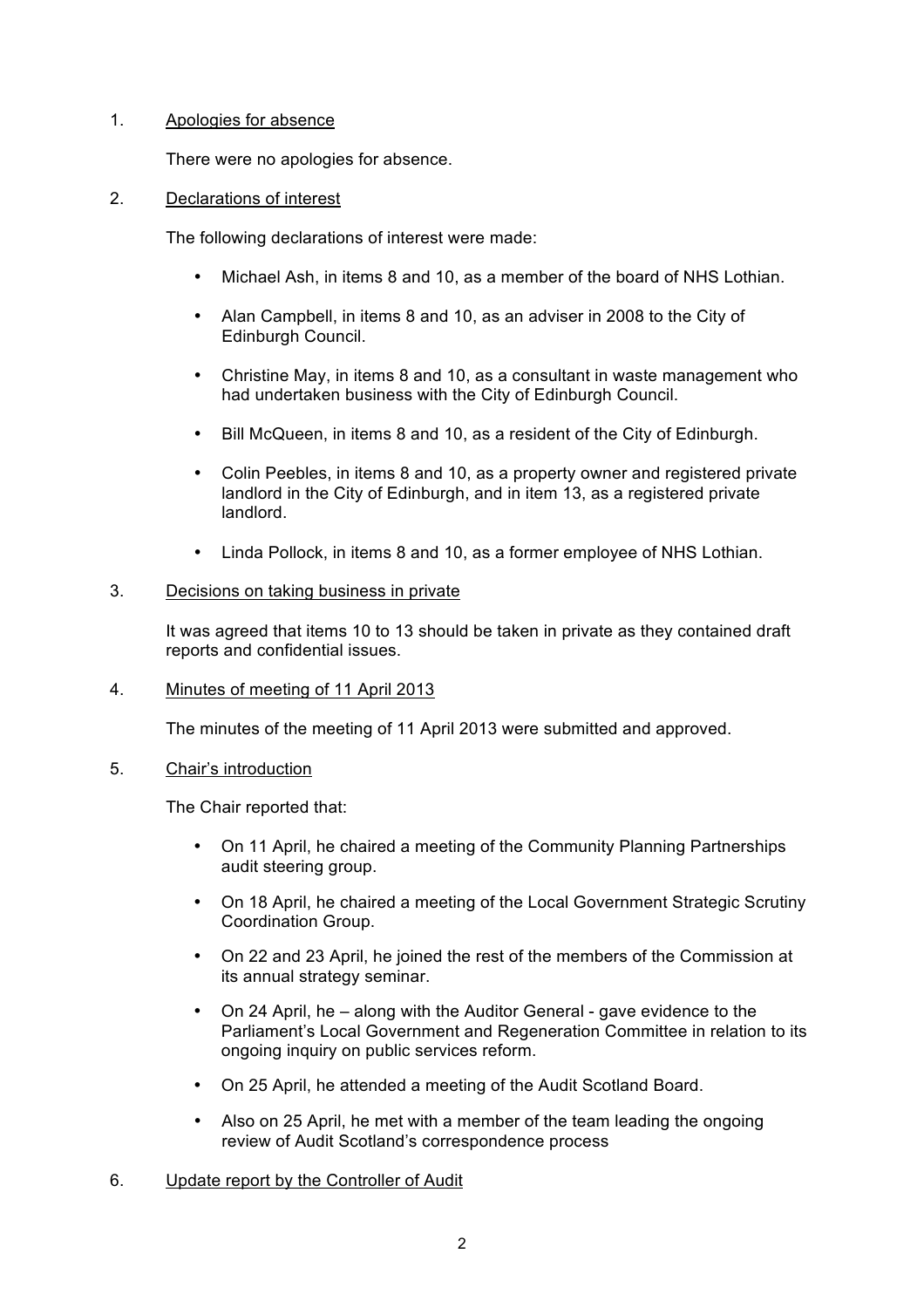The Commission considered a report by the Controller of Audit providing an update on significant recent activity in relation to the audit of local government.

During discussion the Commission:

- Noted advice from the Controller of Audit that Eileen Howat had been appointed as the Chief Executive of South Ayrshire Council.
- Noted advice from the Controller of Audit that Stuart Carruth had been appointed as the Deputy Chief Executive of Stirling Council.
- Agreed that it receive future reports analysing the cost of audit in England and Wales.

*Action: Assistant Auditor General*

- Noted that the Public Audit Committee has published its report Tax avoidance: the role of large accountancy firms on 26 April 2013.
- Noted that the Queen's Speech of 8 May included the Local Audit and Accountability Bill which will abolish the Audit Commission.
- Noted advice from the Controller of Audit that he would keep a watching brief on the Children and Young People Bill, which was introduced to Parliament on 18 April.

Thereafter the Commission agreed to note the report.

# 7. Welfare reform update

The Commission considered a report by the Deputy Auditor General updating the Commission further on the welfare reform agenda and on Scottish councils' readiness for the upcoming changes.

During discussion the Commission:

- Noted advice from the Assistant Auditor General on the current and projected financial impact on councils of welfare reform.
- Agreed that the report be shared with councils, COSLA and the Scottish Government.
- Agreed that those in receipt be encouraged to share the report including, in the case of councils, the terms of their own individual response to the survey with their own stakeholders, including, for example, citizen advisory services.
- Agreed that a progress report including covering impact on councils of welfare reform – be considered at a future meeting.

*Action: Assistant Auditor General*

Thereafter the Commission agreed to note the report.

### 8. Audit of Best Value – City of Edinburgh Council

The Commission considered a report by the Secretary and Business Manager introducing the Controller of Audit's report of the audit of Best Value in City of Edinburgh Council and seeking direction on how to proceed.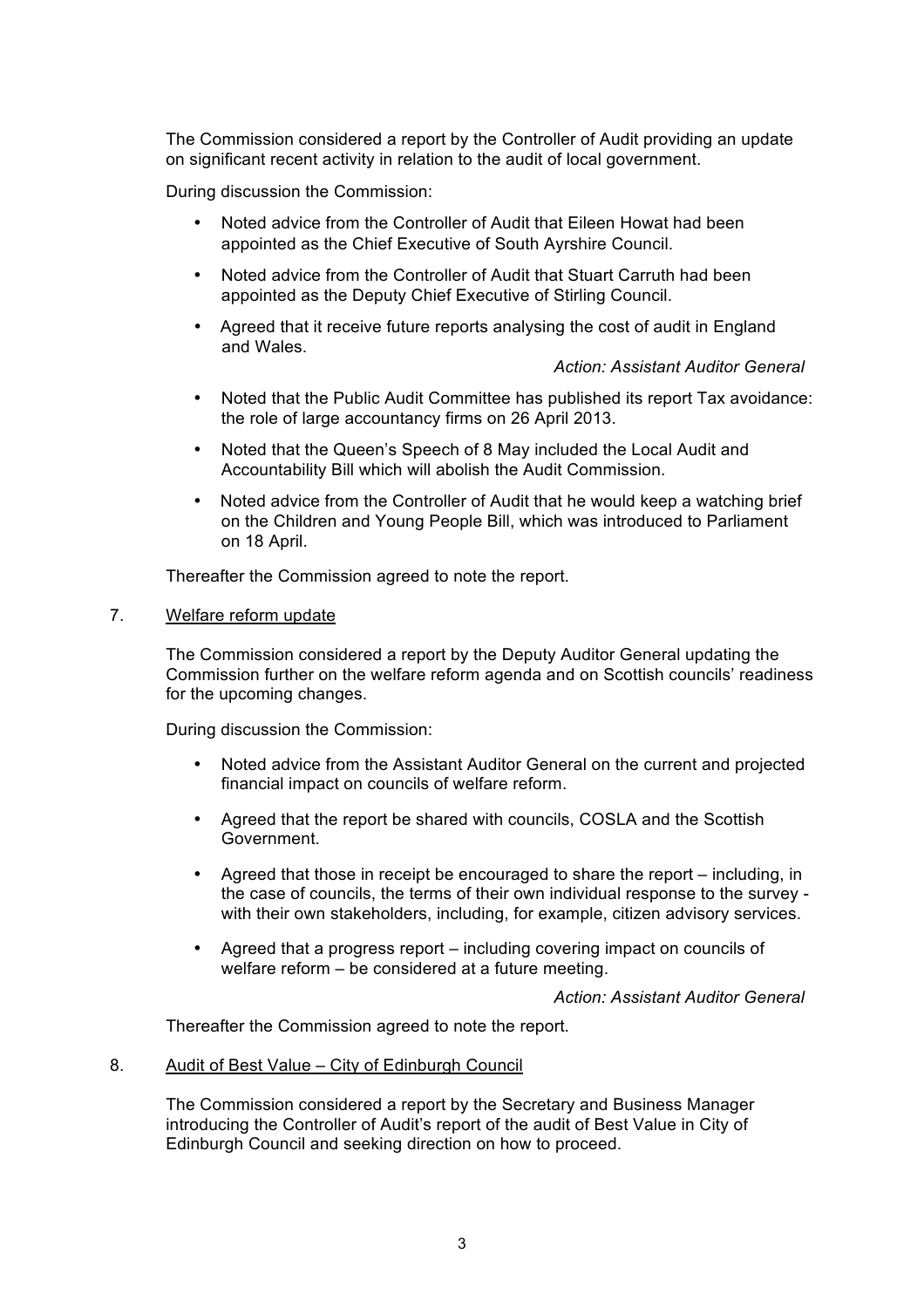During discussion, the Commission sought clarification and further explanation from the Controller of Audit and the audit team on a number of points in the report.

Following consideration, the Commission:

• Noted that the Controller of Audit provide further information on the role of procurement in the achievement of savings across the public sector.

*Action: Controller of Audit*

- Agreed to note the report and to consider in private how to proceed.
- 9. Any other business

The Commission noted that there was no other business to be considered

# 10. Audit of Best Value – City of Edinburgh Council [in private]

The Commission agreed that this item be held in private to allow it to consider how to proceed in relation to a report by the Controller of Audit.

Following discussion, the Commission agreed to make findings as contained in the report to be published in early course.

11. Accounts Commission annual plan progress report and draft annual report [in private]

The Commission agreed that this item be held in private to allow it to consider a draft report.

The Commission considered a report by the Secretary and Business Manager detailing progress against its annual action plan for the year to 31 March 2013 and accompanied by a draft annual report

Following discussion, the Commission agreed:

- The report of progress against its annual action plan for the year to 31 March 2013, subject to members individually providing revision points to the Secretary and Business Manager.
- The style and general content of the draft annual report, subject to members individually providing revision points to the Secretary and Business Manager.
- The publication arrangements as proposed in the report.

# 12. Accounts Commission Strategy – update and annual action plan 2013/14 [in private]

The Commission agreed that this item be held in private to allow it to consider a draft report.

The Commission considered a report by the Secretary and Business Manager proposing revisions to its three year strategy following the annual strategy seminar and proposing a new annual action plan for the year to 31 March 2014.

Following discussion, the Commission agreed:

- The revisions to its strategy as proposed in the report.
- An annual action plan for the year to 31 March 2014.